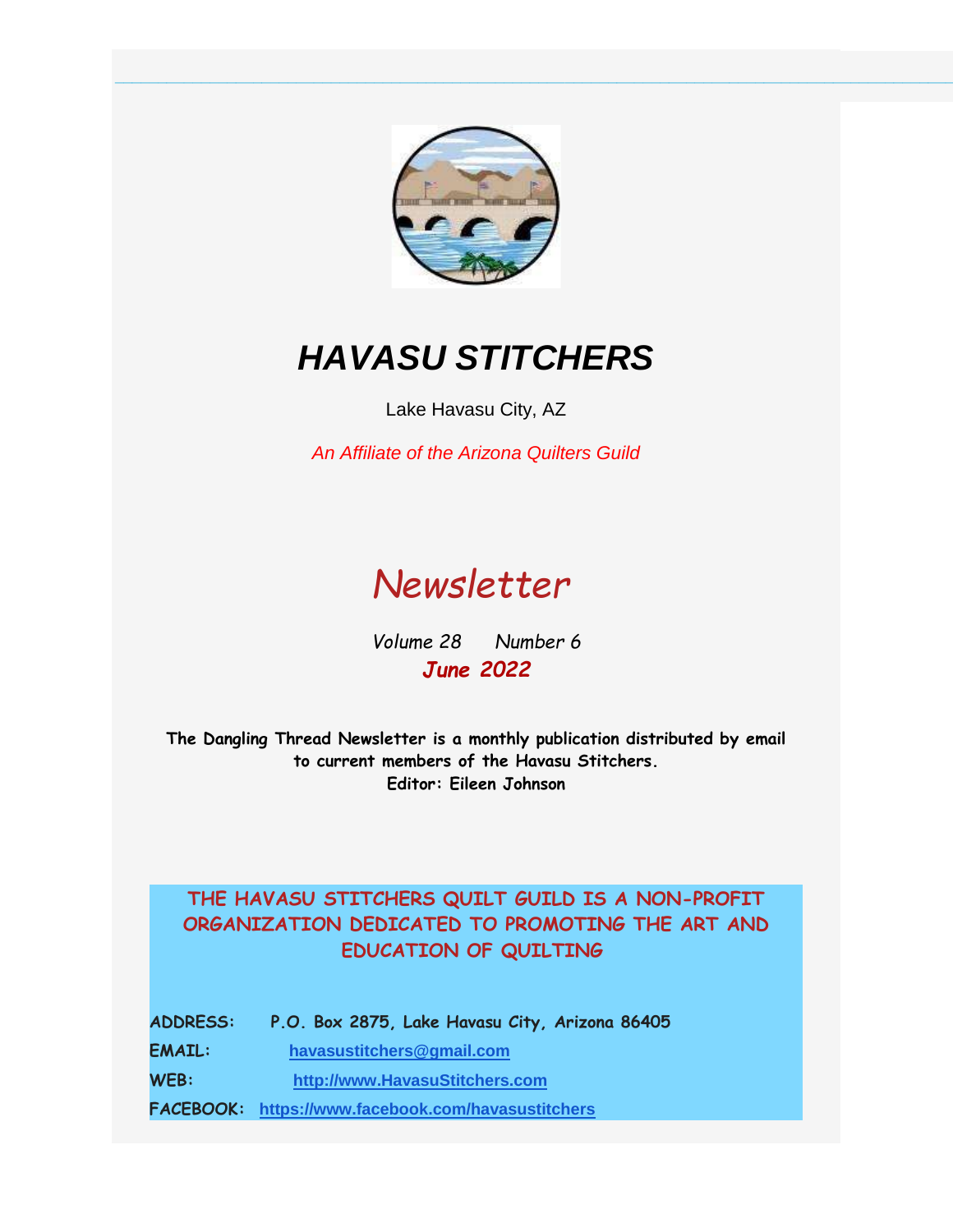#### **2021-2022 OFFICERS:**

**President Laurie Bevans 1st VP Education Sherri Ashford, Judy Justus, Lisa Mousel 2nd VP Membership Bonnie Carrington Treasurer Eileen Johnson Secretary RoseAnne DiMarco-Burnham, Tanya Braun**

**BOARD OF DIRECTORS MEETINGS are scheduled for the first Thursday of the month at a location determined by the board in Lake Havasu City, AZ. Times/dates are subject to change based on other events, so please confirm by email.**

**GENERAL MEETINGS are scheduled for the second Thursday of the month at 6:00 PM at the Quality Inn, [271 S. Lake Havasu Avenue,](https://www.google.com/maps/search/271+S.+Lake+Havasu+Avenue,+Lake+Havasu+City,+AZ?entry=gmail&source=g)  [Lake Havasu City, AZ](https://www.google.com/maps/search/271+S.+Lake+Havasu+Avenue,+Lake+Havasu+City,+AZ?entry=gmail&source=g). Times/dates are subject to change based on other events, so please confirm by email.** 



**\_\_\_\_\_\_\_\_\_\_\_\_\_\_\_\_\_\_\_\_\_\_\_\_\_\_\_\_\_\_\_\_\_\_\_\_\_\_\_\_\_\_\_\_\_\_\_\_\_\_\_\_\_\_\_\_\_\_\_\_\_\_\_\_\_\_\_\_\_\_\_\_\_\_\_\_\_\_**

# **PRESIDENT'S CORNER**

**Greetings Members!**

**I am happy to say that we continue to add new members to our group every month! Our new members for the most part seem to be very**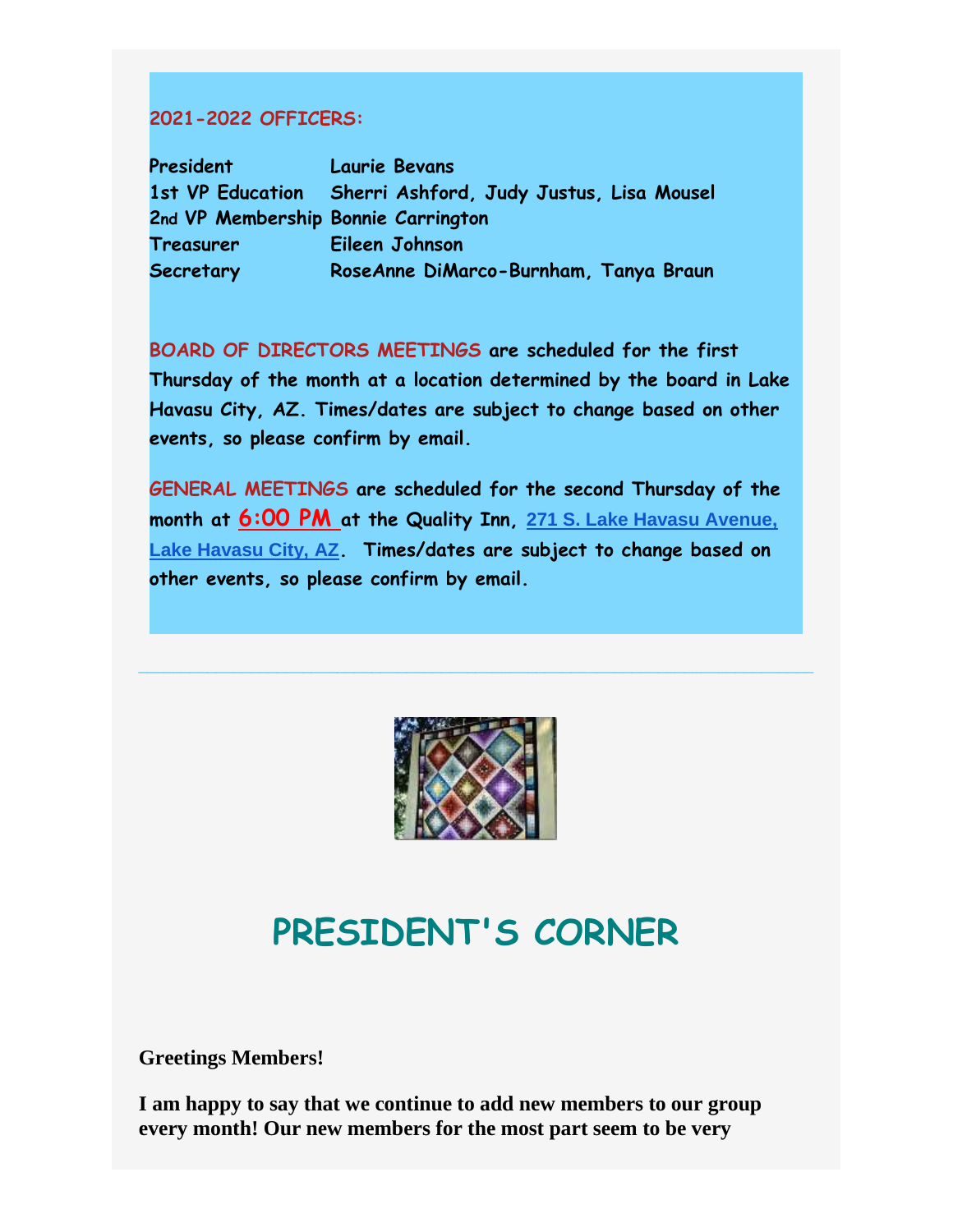**enthusiastic and willing to volunteer. I love it! We can't ever have too many volunteers. New perspectives and ideas add to the richness and texture of our guild. I am looking forward to what the future will bring.**

**Our guild seems to ebb and flow with our winter visitors coming in November and going home in April. Many of us are retired so we have a different group that travels intermittently for vacation and visiting loved ones. We still manage to keep our guild supported with activities and events. Summer is no different. We will kick off June with our installation of our Executive Board and party on June 9th. We have a full calendar of activities all summer. Keep up by reading the Newsletter, the Missy Quilter emails or looking at the website. I believe there is something for everyone.**

**Happy Sewing!!**

**Laurie Bevans, President**

**\_\_\_\_\_\_\_\_\_\_\_\_\_\_\_\_\_\_\_\_\_\_\_\_\_\_\_\_\_\_\_\_\_\_\_\_\_\_\_\_\_\_\_\_\_\_\_\_\_\_\_\_\_\_\_\_\_\_\_\_\_\_\_\_\_\_\_\_\_\_\_\_\_\_\_\_\_\_**



### **Events**

**Christmas Party - December 11, 2022 - Quality Inn - 11am to 3 pm Cost \$25.00**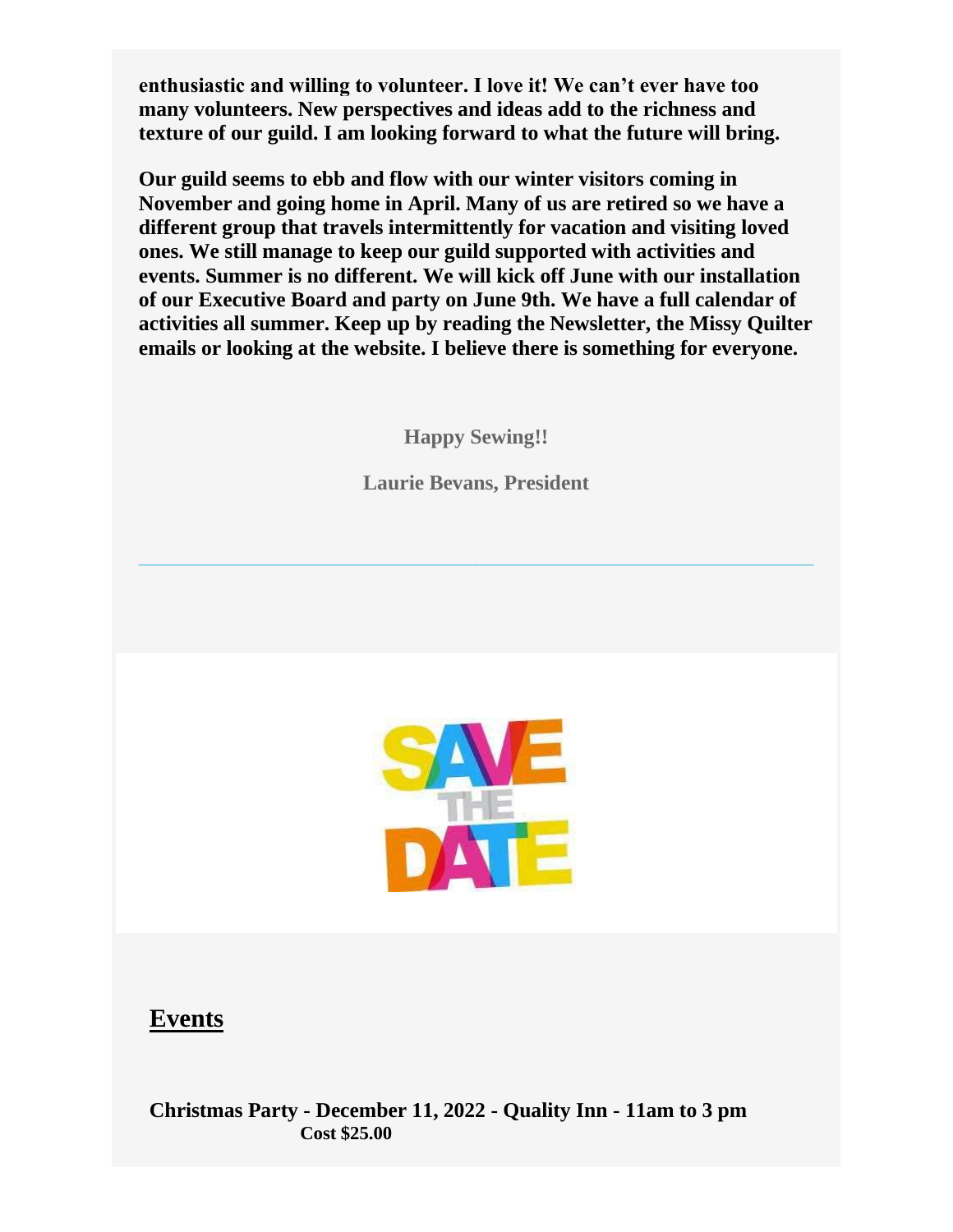**National Quilt Day - March 25, 2023, and then every other year**

**Quilt Show - February 2-3, 2024, and then the first weekend in February every other year**

### **Meetings**

- **Quilt Show 2024 Organizational Meeting - June 2nd starting at 1 pm at the Aquatic Center in the Western Welcome Room.**
- **Havasu Stitchers Board - Board meeting will be June 2nd starting at 3 pm at the Aquatic Center in the Western Welcome Room. The next meeting will be July 7th.**
- **Havasu Stitchers Monthly Meeting - The guild meeting will be June 9th starting at 6 pm at the Quality Inn, 271 S. Lake Havasu Ave. The next meeting will be July 14th. Please read on as to what we will be doing in July for our guild meeting.**
- **Community Outreach - They will be meeting at Fabrics Unlimited on June 15th from 9am to 1 pm. You can help by cutting fabric for projects, sewing on projects or sorting through the fabrics. These ladies would love to see you there.**

### **Education**

**June 2022**

**1st to 3rd Sew Staycation-Cost \$75-AC 155-156-8am to 4 pm**

**There are 3 seats available.**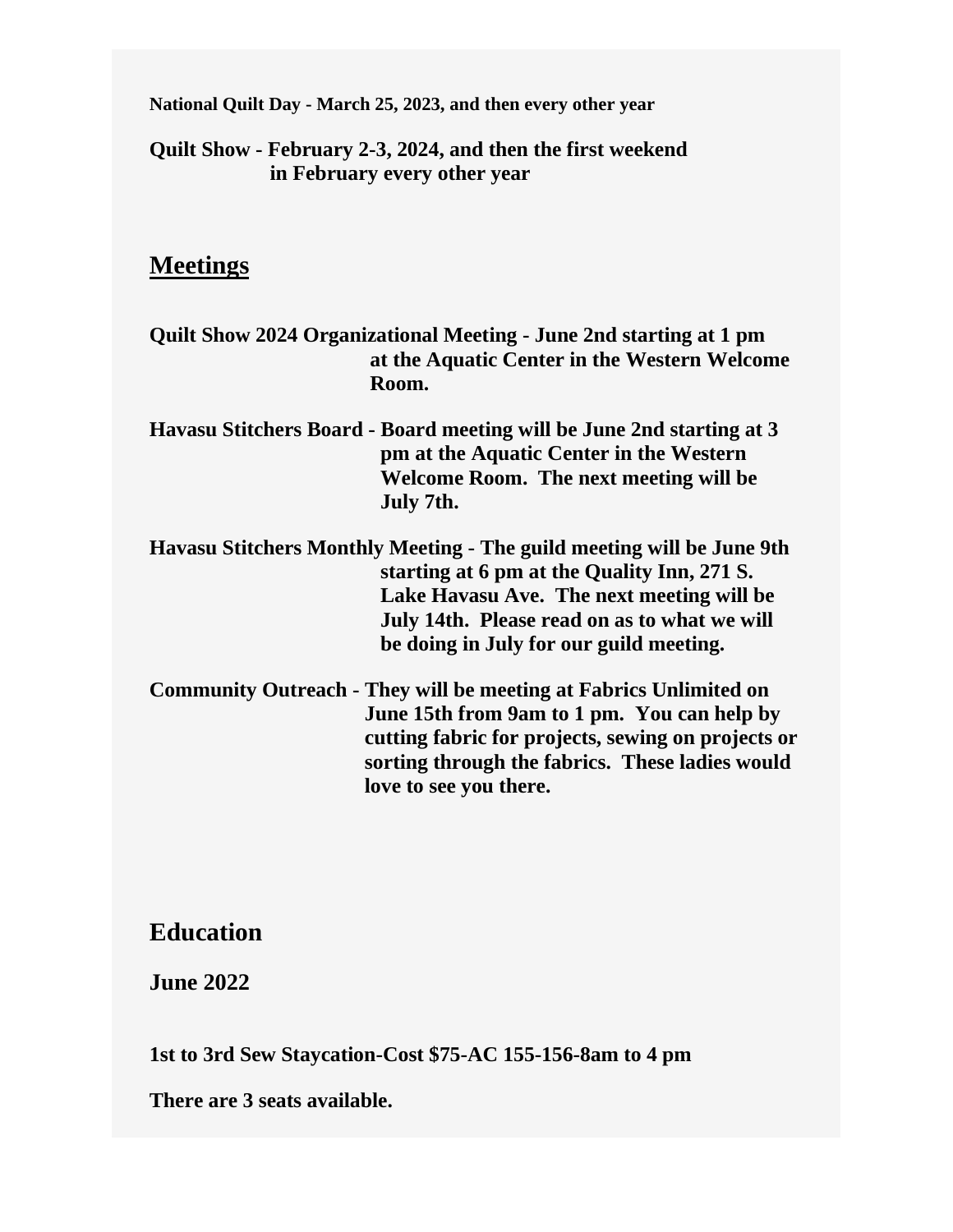# SewStaycation

**9th**

**Hexies with Phyllis (Academy Class)-Cost \$5-Quality Inn-5pm**



**15th**

**Sewing Mat & Nonslip Foot Mat with Ann (DYMT Class)-Cost \$10 AC 155/156-9am to 4pm**

**There are 2 seats available.**



**17th**

**Queenie Tote with Sarah & Diana-Cost \$10-AC 155/156-9am to 4pm**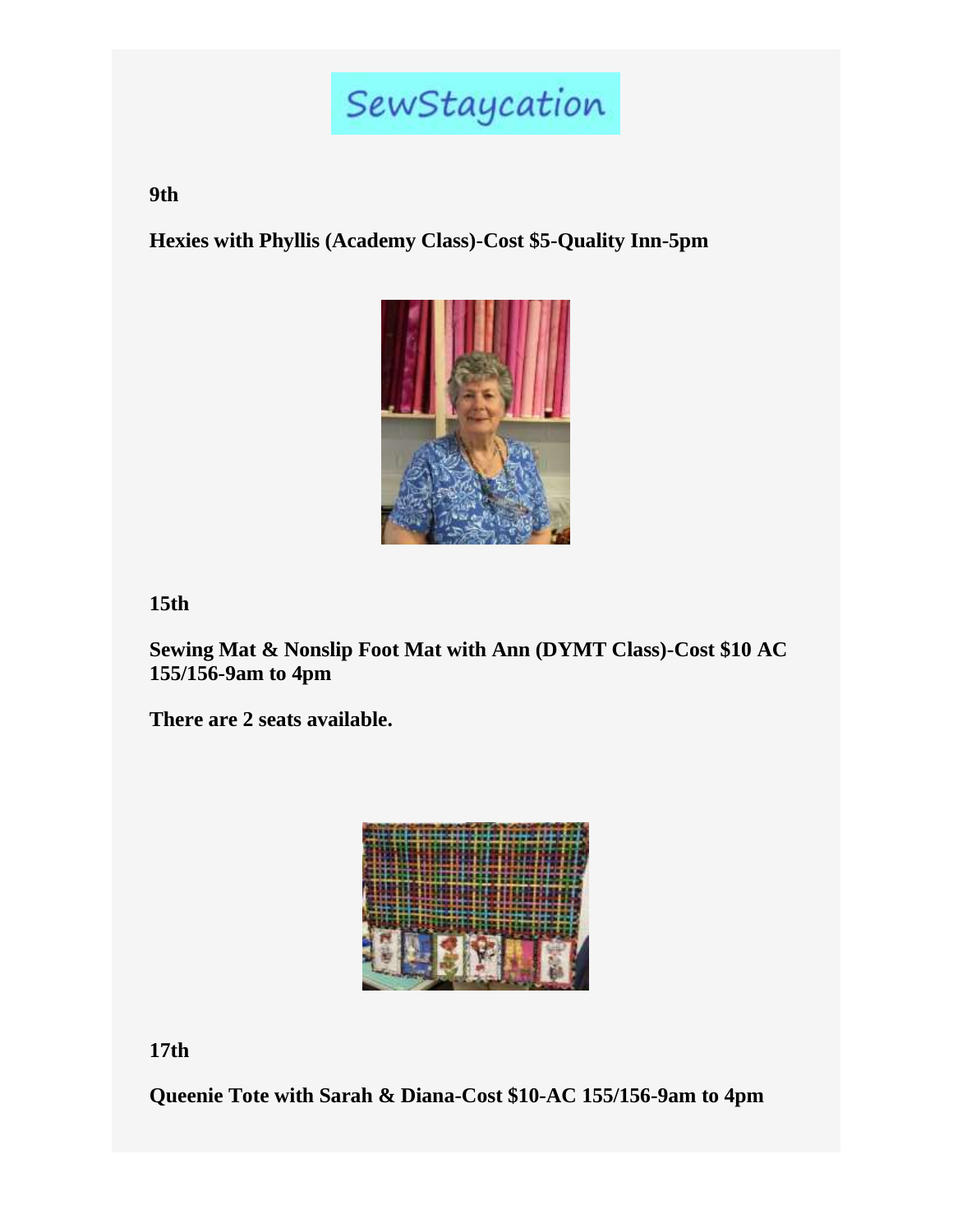**There are 2 seats available.**



## **July 2022**

**8th**

**Iron Caddy with Sarah & Diana-Cost \$10-AC 153/154-9am to 4pm**



**14th**

**Do I Press or Do I Iron with Sarah -Academy Class- Cost \$5-Quality**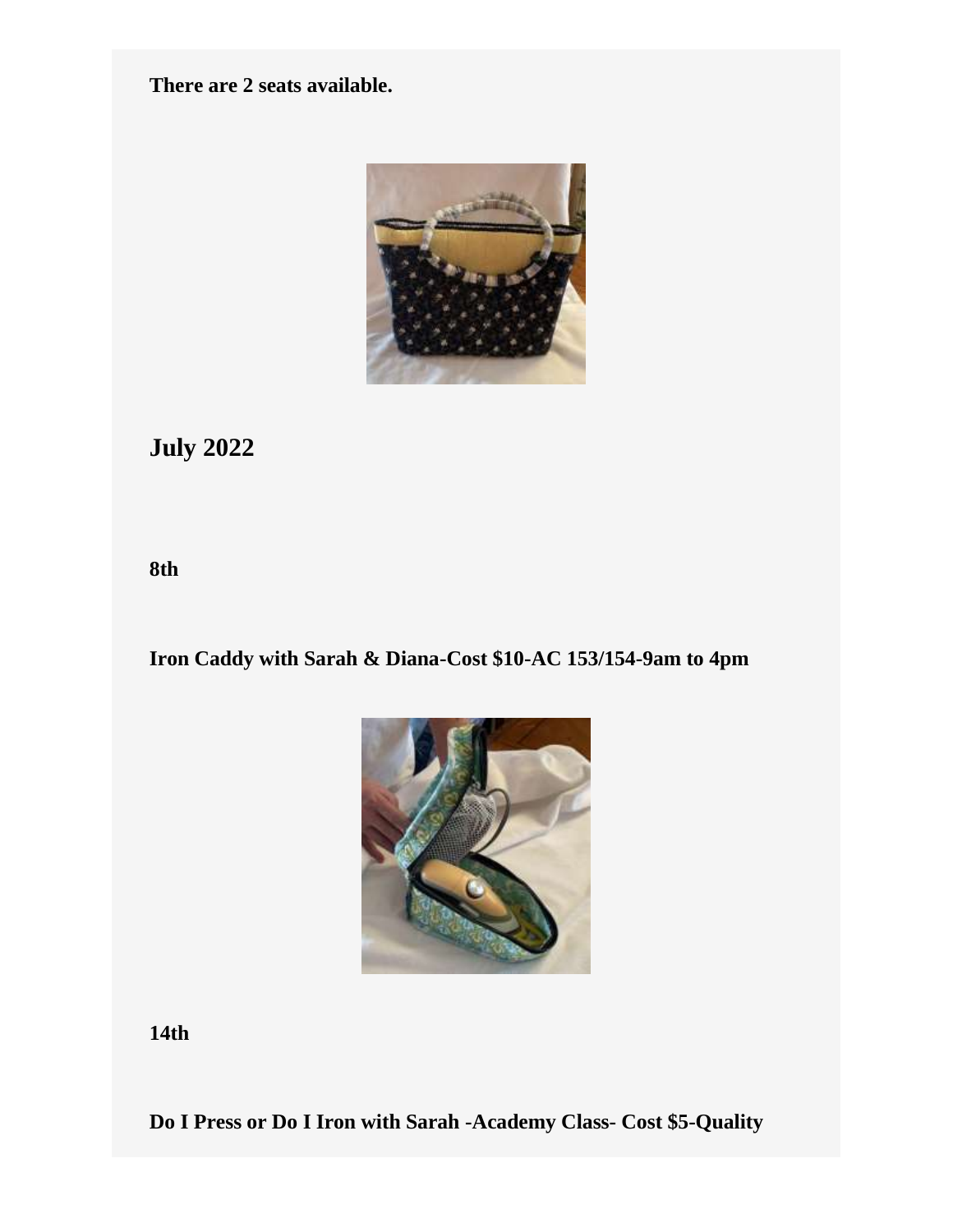**Inn- 4:30pm**



**15th**

## **Shells in Ink with Ann - Cost \$10-AC-9am to 4pm**



28th

Folded Star with Lisa-Cost \$10- AC-9am to noon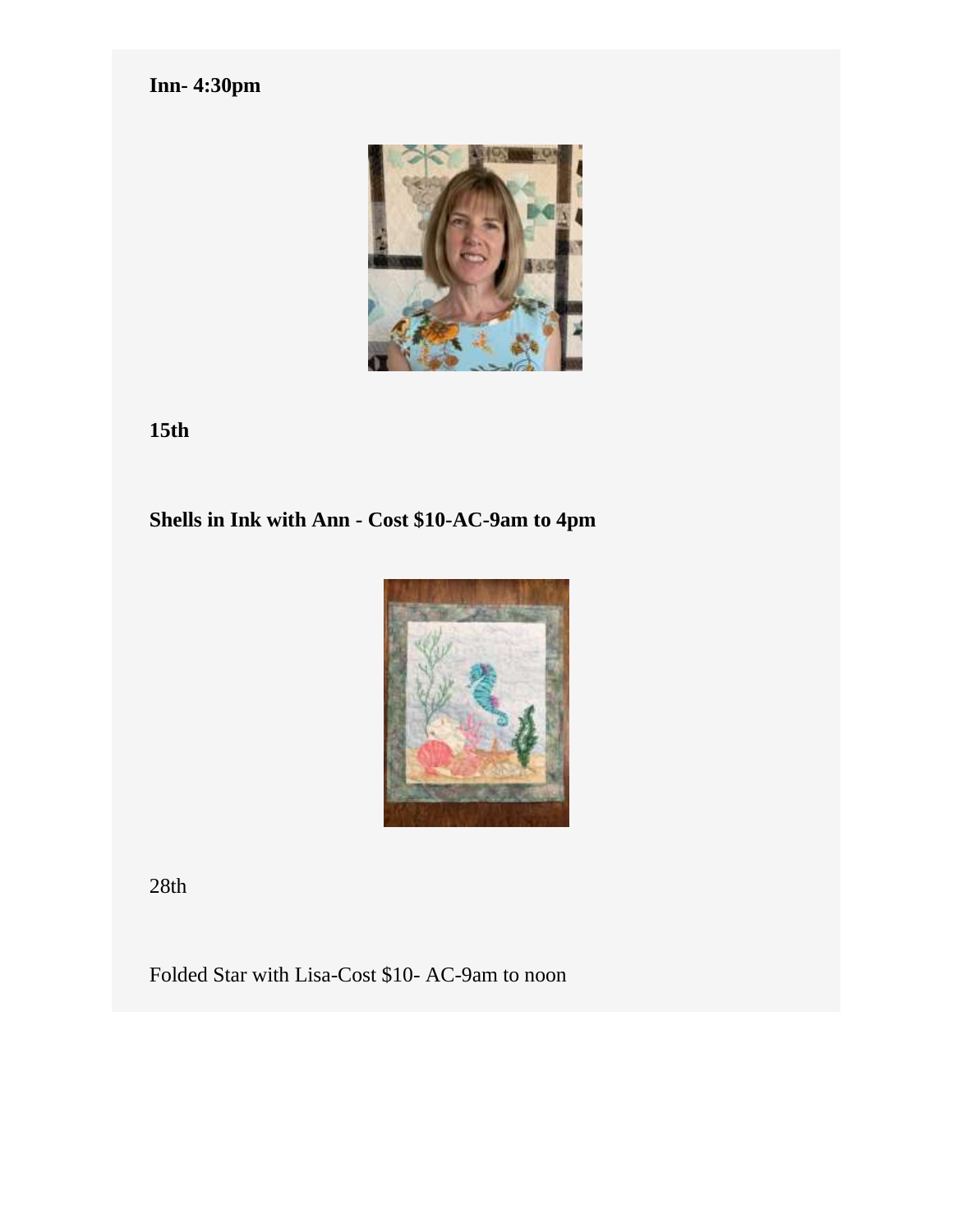

## **Sewing Circles**

**Sew N So Sewing Circle has openings for May, June or July. If you are interested in sewing on Tuesday and are not a member of the group, you may attend as an alternate. Cost is \$3.50. Reply to Laurie Bevans [rockla18@yahoo.com](mailto:rockla18@yahoo.com) or 928-302-0971 to sign up.** 

**If you are a member of Sew N So Circle, please email or call Laurie Bevans if you will not be attending and which months. The group will be meeting May 24th, June 28th and July 28th.** 

**\_\_\_\_\_\_\_\_\_\_\_\_\_\_\_\_\_\_\_\_\_\_\_\_\_\_\_\_\_\_\_\_\_\_\_\_\_\_\_\_\_\_\_\_\_\_\_\_\_\_\_\_\_\_\_\_\_\_\_\_\_\_\_\_\_\_\_\_\_\_\_\_\_\_\_\_\_\_**

# **COMMITTEE NEWS**

### **COMMUNITY OUTREACH - Cristy Marxsen**

**Thank you Ladies!! Community Outreach has been working hard to create a team to ensure Havasu Stitchers continue to get our projects out to the community. We are asking that you pick up and/or return items to either the General Meeting on the 2nd Thursdays or at Fabrics Unlimited on 3rd Wednesdays. Hey how about you stick around and sew a while too! You will be seeing some new faces taking on Community Outreach, so when you do, give them a hand and remember, it takes a village. Call Cristy at 760-617-6245 if you have questions.**

#### **MEMBERSHIP - Bonnie Carrington**

**We have 164 members. Address books are available from Bonnie at the guild meetings.**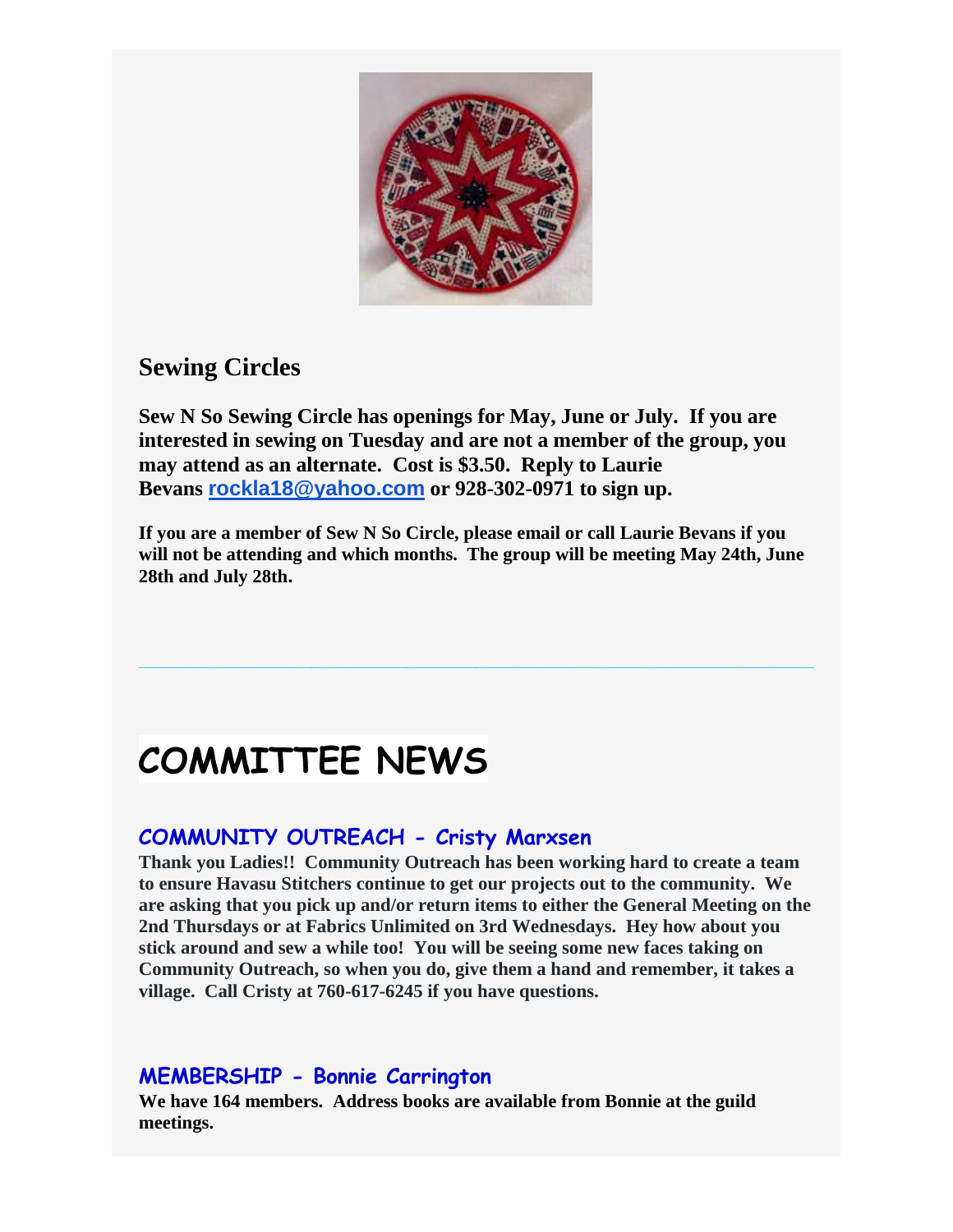#### **SUNSHINE - Georgeann Dodge**

**She will be sending cards and ecards to members in need of comfort.** 

#### **TRANSITION HOUSE - Jackie Mochan**

**The guild is collecting donations for the Havasu Community Health and Catholic Charities at each general meeting. Please donate toiletry items and help your community. Non-perishable food item will be taken to the Food Bank. You can also bring clean used T-shirts and NEW WHITE SOCKS ONLY to the next meeting. If you have laundry pods you are not using, please bring them too. Jackie has visited with several places here in town that can use these items.**

#### **LIBRARY -**

**The Havasu Stitchers Library has books for \$1 each, magazines 25 cents each or 5 for \$1, and patterns \$1each. Buy, use, and donate back so we can sell it again. If you have large donations, I will be happy to pick them up at your home. Just email or call Winnie Pratt, [birdwatcher613@gmail.com](mailto:birdwatcher613@gmail.com) or 928-846-1498.**

#### **HOSPITALITY - Zola Stuart**

**We are now collecting donations for our snacks. Fifty cents or whatever you can afford at each meeting. We will purchase snacks. Any excess will be saved for our end of year party. You may still bring a snack if you choose, just let us know. The donation jar will be by the snacks.**

#### **BROWN BAG CHALLENGE 2022 - Melody Myers**

W**ork on your block and remember your deadline is the November Guild meeting.** 

**\_\_\_\_\_\_\_\_\_\_\_\_\_\_\_\_\_\_\_\_\_\_\_\_\_\_\_\_\_\_\_\_\_\_\_\_\_\_\_\_\_\_\_\_\_\_\_\_\_\_\_\_\_\_\_\_\_\_\_\_\_\_\_\_\_\_\_\_\_\_\_\_\_\_\_\_\_\_**

#### **WAYS AND MEANS - Jackie Mochan**

**Queen of Diamonds is at \$ \$100.00.**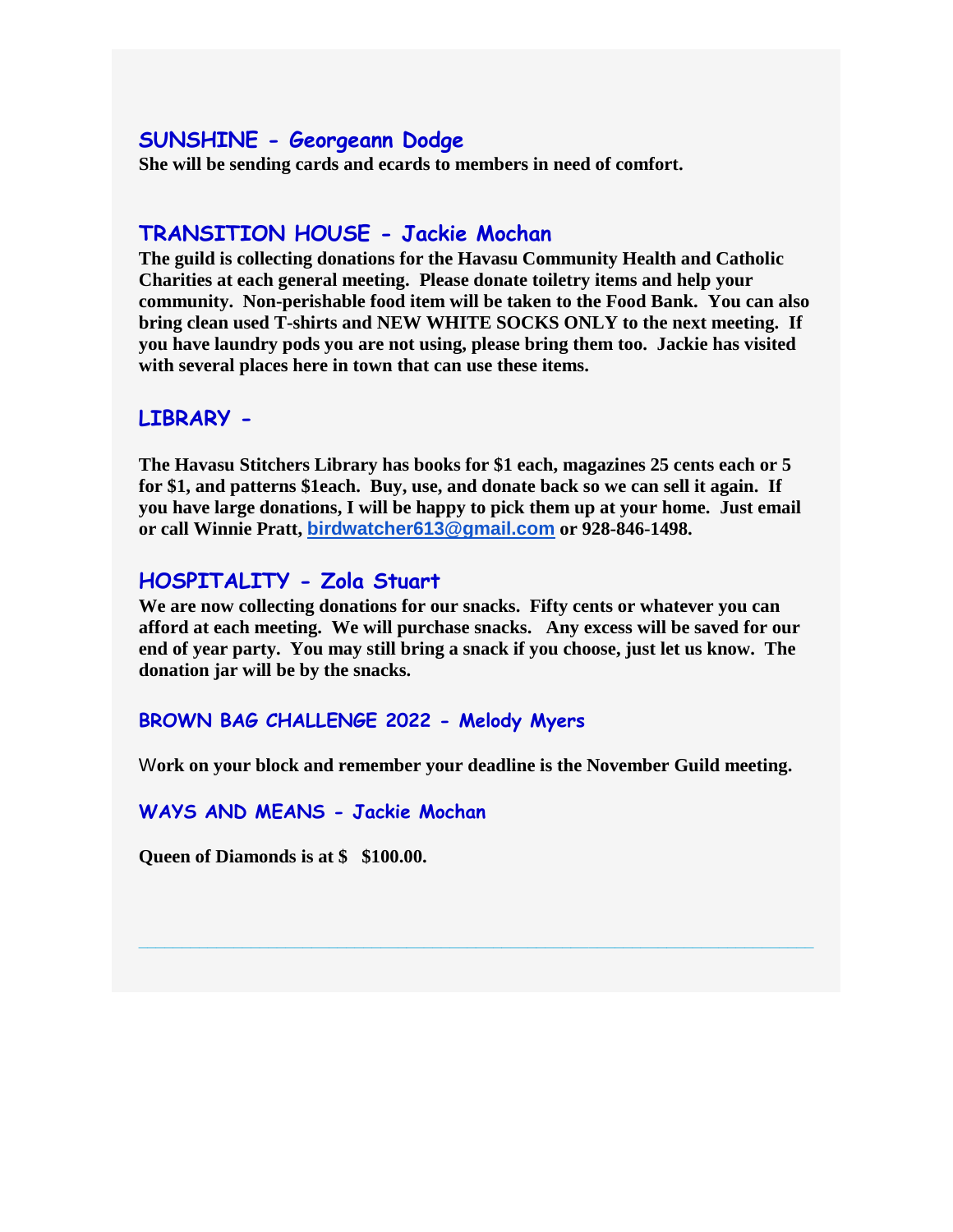

# **QUILT SHOW 2024 ORGANIZATIONAL MEETING**

**The first meeting for the Quilt Show 2024 will be held on June 2, 2022 at the Aquatic Center in the Western Welcome room beginning at 1 pm. If you have enjoyed our Educations Classes, Sew Staycations or National Teacher Classes, you know the Quilt Show has to earn a lot of money to support this. Many committees make the Quilt Show run smoothly. You can volunteer to be in charge of a committee or be involved with a particular committee. At the June 2nd meeting, you can volunteer to do what you feel you can do and give ideas as to help improved the show.**

**If you are unable to be at the first meeting but want to be involved, please email Tanya Braun at [tbraun2009@gmail.com](mailto:tbraun2009@gmail.com) or Barb Withers at [bwLakeaz@yahoo.com](mailto:bwLakeaz@yahoo.com).** 



**\_\_\_\_\_\_\_\_\_\_\_\_\_\_\_\_\_\_\_\_\_\_\_\_\_\_\_\_\_\_\_\_\_\_\_\_\_\_\_\_\_\_\_\_\_\_\_\_\_\_\_\_\_\_\_\_\_\_\_\_\_\_\_\_\_\_\_\_\_\_\_\_\_\_\_\_\_\_**

## **June Guild Meeting**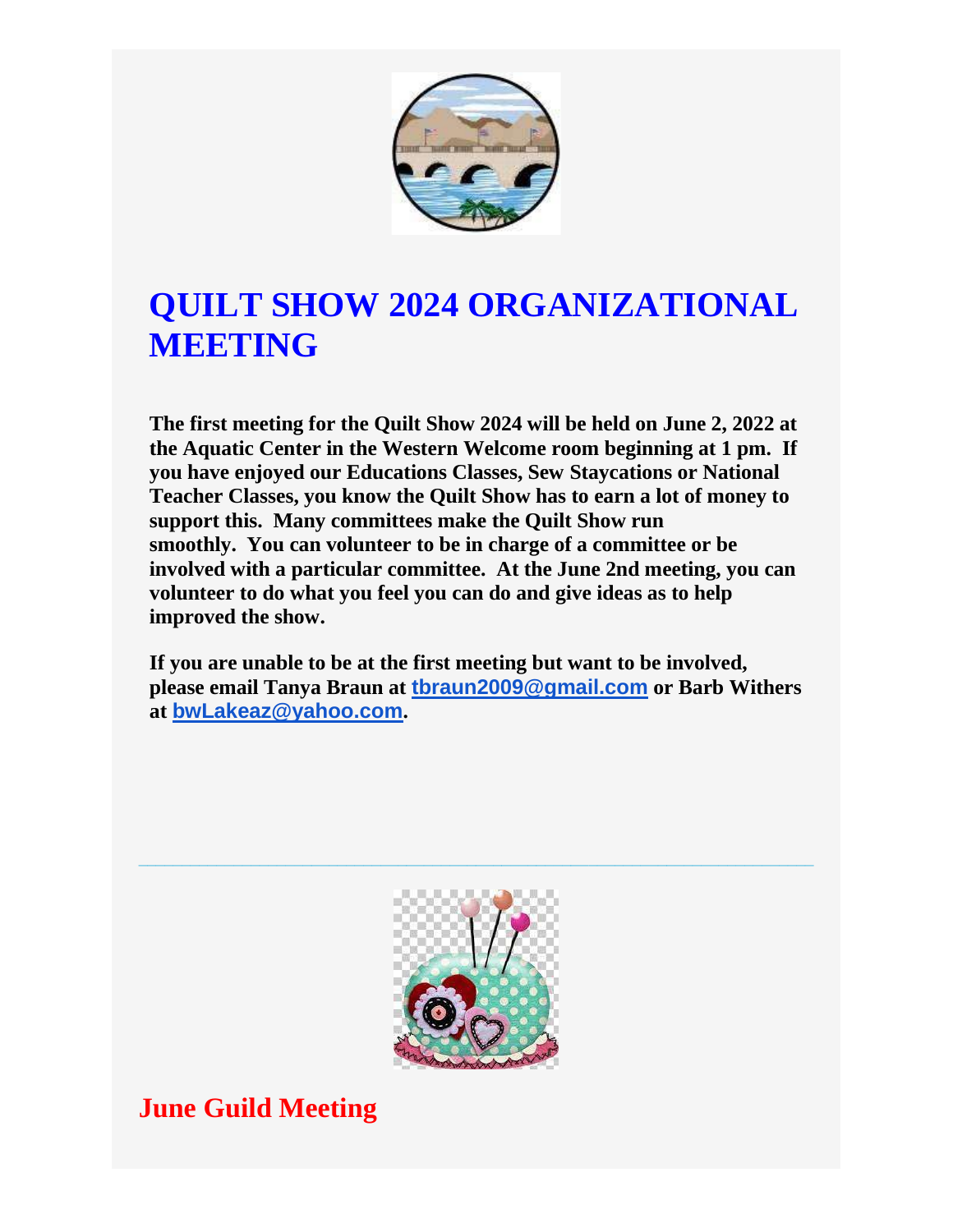**On the 9th, we will meet at the Quality Inn at 6pm to celebrate the great year we completed as a guild. There will be finger foods and cake to eat. The new officers will be sworn in along with all the other voting members of the board. Should be a lot of fun. Laurie may have some surprises for us too.**

## **July Guild Meeting**

**On the 14th, we will meet at the Quality Inn at 9 am to spend the day sewing for Community Outreach. Kits will be available for you to put together for the various projects they make. We will sew until about 4 pm and have pizza that the Guild is paying for. There will be a very short meeting. The Academy Class "Do I Press or Do I Iron will be after the short meeting. We did this last year and completed a lot of kits.** 

## **August Guild Meeting**

**On 11th, we will meet at the Quality Inn at 9 am to spend the day sewing for the Boutique (Quilt Show). We will be making cozy bowls which was a BIG seller at the last Quilt Show. If you have an orphan 10" blocks, please bring them to the June Guild Meeting. Someone will collect them and create kits for us to sew on the 11th. We will have pizza around 4 pm. A short guild meeting will be held with the Academy class to follow.**

**\_\_\_\_\_\_\_\_\_\_\_\_\_\_\_\_\_\_\_\_\_\_\_\_\_\_\_\_\_\_\_\_\_\_\_\_\_\_\_\_\_\_\_\_\_\_\_\_\_\_\_\_\_\_\_\_\_\_\_\_\_\_\_\_\_\_\_\_\_\_\_\_\_\_\_\_\_\_**

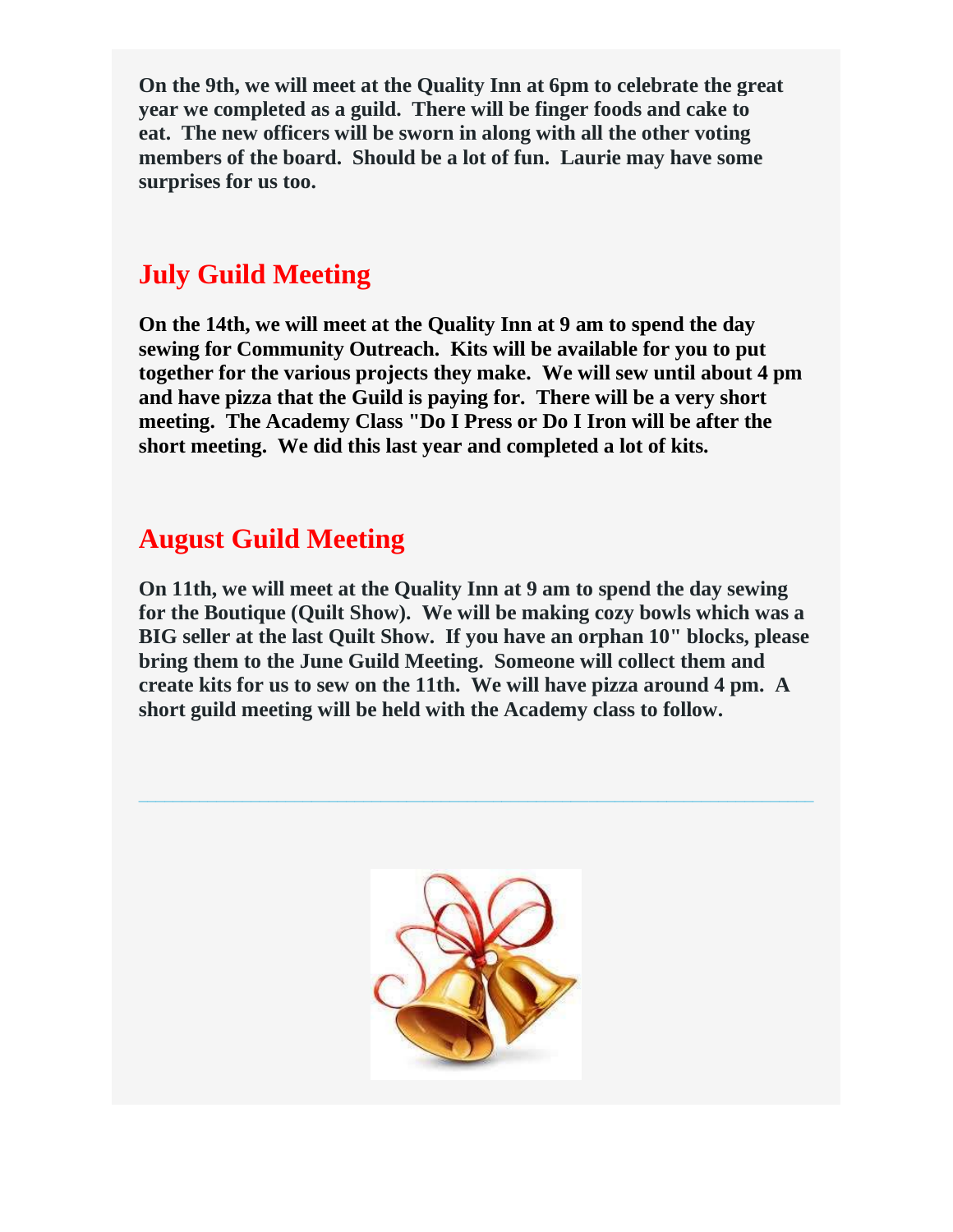#### **GOLDEN ANNIVERSARY**

**Will you celebrate your 50th Wedding Anniversary in the near future? If so, let one of the officers know and Havasu Stitchers will congratulate you for this milestone with a special Anniversary Gift at a general meeting!**

### **Donations Accepted!**

**\_\_\_\_\_\_\_\_\_\_\_\_\_\_\_\_\_\_\_\_\_\_\_\_\_\_\_\_\_\_\_\_\_\_\_\_\_\_\_\_\_\_\_\_\_\_\_\_\_\_\_\_\_\_\_\_\_\_\_\_\_\_\_\_\_\_\_\_\_\_\_\_\_\_\_\_\_\_**

**Please keep your Guild in mind when organizing your stash!**

- **Bring it to the "Take it or Leave it" Table at a general meeting**
- **Gift it to the Community Outreach group**



**Minutes of the Havasu Stitchers' Monthly Meeting Held May 12, 2022**

**\_\_\_\_\_\_\_\_\_\_\_\_\_\_\_\_\_\_\_\_\_\_\_\_\_\_\_\_\_\_\_\_\_\_\_\_\_\_\_\_\_\_\_\_\_\_\_\_\_\_\_\_\_\_\_\_\_\_\_\_\_\_\_\_\_\_\_\_\_\_\_\_\_\_\_\_\_\_**

**By Roseanne Di Marco-Burnham, Co-Secretary**

**Quality Inn**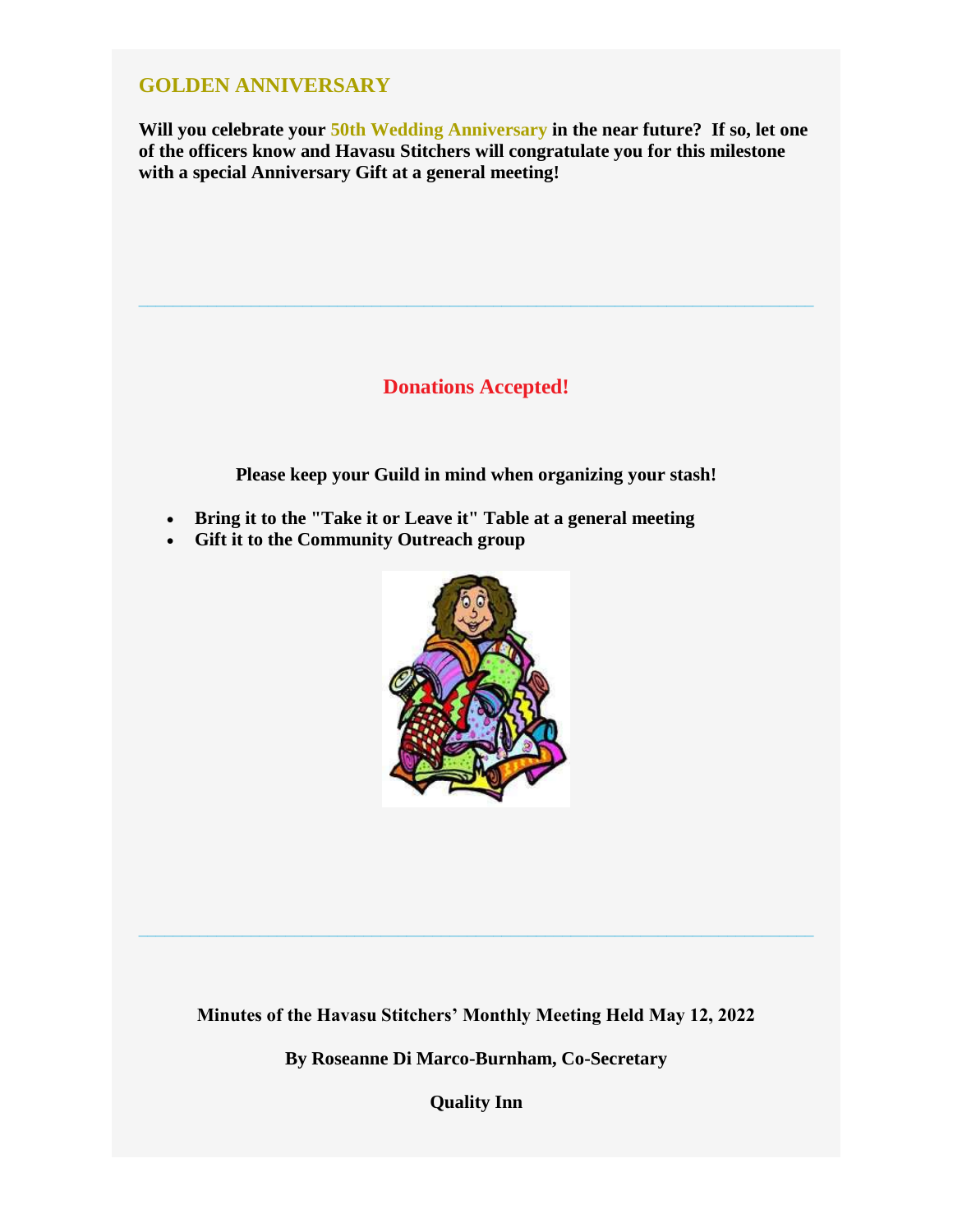The meeting was called to order at 6:06 p.m by President, Laurie Bevans.

#### **Business**:

Welcome new members. We will be back at the High School in September and addressing the lighting issue in the parking lot.

**April meeting minutes:** Are there any questions, comments or concerns regarding the April meeting minutes that is posted in the April Dangling Thread? With no comments, the Minutes will be filed as posted.

#### **New Business**

**Treasurer:** Eileen Johnson presents the 2022-2023 budget and treasurer's report which was sent out to membership in an email today. Are there any questions, comments or discussions? Approval of the budget will be presented in June. Eileen mentioned that the books are balanced and income received last month: \$540 membership, \$4,070 education; for a total of \$4,610; expenses were small for a total of \$3,759.34 (liability insurance, printing and lunches for education). April checking account balance is \$49,125.68.

**Nominating Committee Chair:** Cathy Geer presents the nominees for the slate of the Executive Board/Officers: Laurie Bevans (President), Sherri Ashford (Vice President-Education) Judy Justus, Lisa Mousel (Education Co-Chairs), Bonnie Carrington (Membership), Eileen Johnson (Treasurer), Tanya Braun and Roseanne Di Marco-Burnham (Secretary). Cathy Geer moves that we cast a unanimous vote for the slate of officers presented and Kelly Beman seconded. President Laurie Bevans calls for a vote from the membership and the motion was approved. Cathy Geer also announces the unfilled positions and calls for volunteers especially for Community Outreach in order for Havasu Stitchers to keep our non-profit status. She also recognizes the Voting Committee Chairs: Eileen Johnson (Newsletter), Community Outreach (open position), Library (open-Winnie Pratt handling temporarily), Tanya Braun (Quilt Show), Jackie Mochan (Ways/Means), Zola Stuart and Eunice Lafler (Hospitality), Anastasia Sparkles, Kelly Beman and Laurie Bevans (Website).

Non-Voting Chairs: Susan George (AQG Chatter), Historian (open position), London Bridge Days (open position), Publicity (open position), Sunshine (open position), Phyllis Barton (Board Advisor), Historian (open position), Block of the Month (open position), Mona Bolen and Diane Pedersen (Aquatic Center Display), Judy Justus and Susan George (Balloon Fest), Terrie Eller (Christmas Party), Janeice Steele (Facebook); Sherri Ashford (National Quilt Day).

#### **President**

**June guild meeting info**: Installation of the new Board Members and thank you to outgoing Board and Committee Members. There will be appetizers and cake, raffles and a few games.

The Bylaws pertaining to Education cancelation policies and Member for a Day policies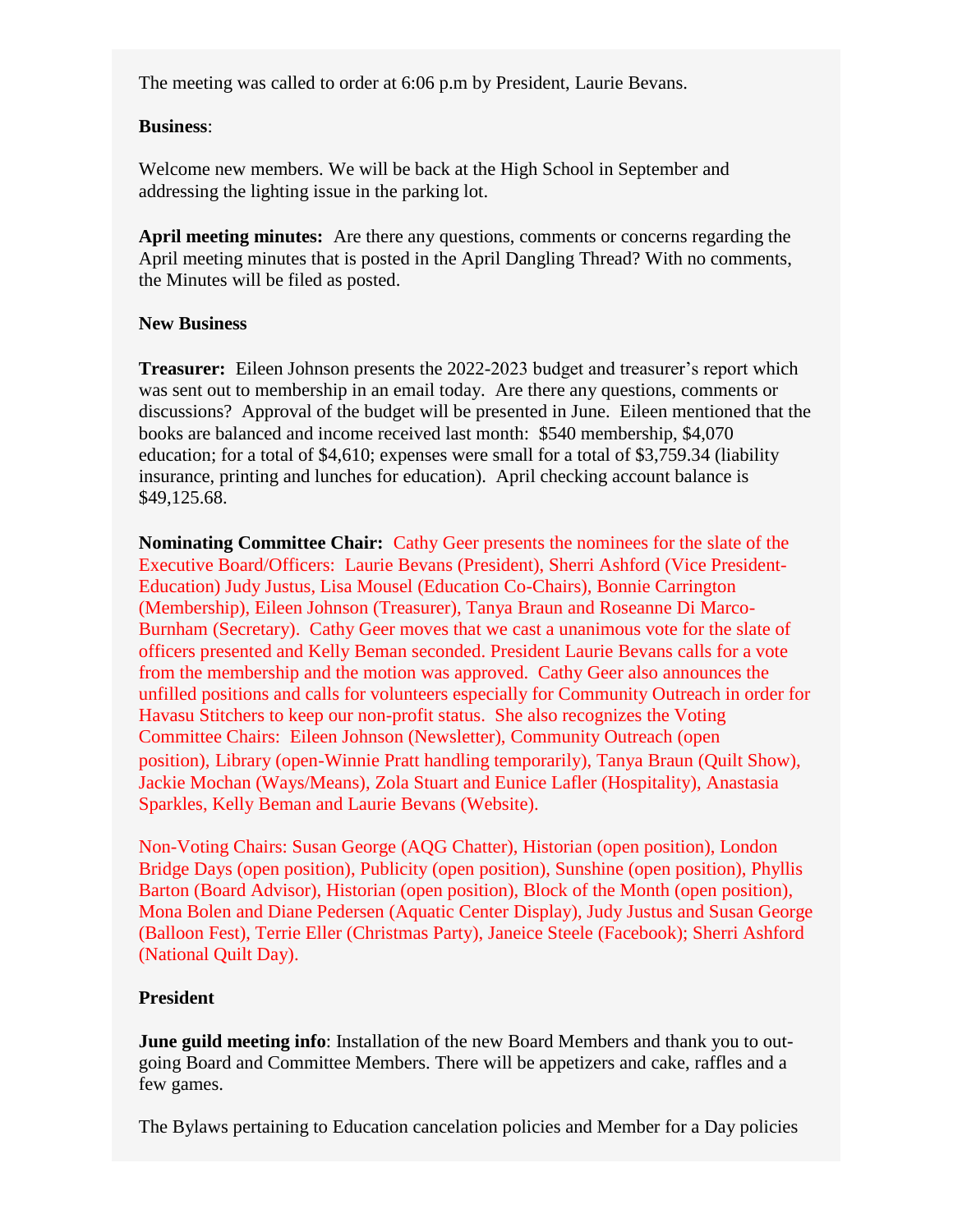will be presented in June.

**Sewing Group**: Sew 'N Sew Sewing circle is paid through July. Will meet in the classroom 155/156. May 24<sup>th</sup>, June 28<sup>th</sup> and July 26<sup>th</sup>. Laurie Bevans will be sending out an email as a reminder. If you will not be attending the session on any given date, please reply and let her know. If you would like to be an alternate on the list please reply. Laurie will notify alternates if there is an opening for that date. Alternates will pay \$3.50 daily rate.

**Membership and renewals**: Bonnie Carrington announces that we have 164 members in attendance. Two new members, please renew online as all renewals are due next month.

**Community Outreach:** Cristy Marxsen is willing to help train a new Community Outreach Chairperson. We are asking volunteers to please help.

**Education:** Sherri Ashford; ll classes are up and running on the website.

**Ways and Means:** Jackie Mochan; all toiletries and other donated items were distributed to the Catholic charities, Faith and Grace and Military Moms. All were very grateful for everything donated.

**Library:** Winnie Pratt asks members to purchase magazines and books.

**Quilt Show:** Tanya Braun and Barbara Withers (Co-Chair), 1<sup>st</sup> quilt show meeting and interested in volunteering 1:00 on  $2<sup>nd</sup>$  of June (Aquatic Center-little classroom). Tanya and her committee are to pick the theme and the theme winner will be awarded a prize. The Quilt Show will be held the  $1<sup>st</sup>$  weekend in February every two years starting February 2 and 3, 2024. This is just a reminder that we need to start creating and donating items for the 2024 Boutique as this is our big money maker for the Quilt Show.

**Website (Anastasia)**: The website is great. If you are having trouble logging in there were about 10 emails that were input incorrectly (Marcia, Maria). Class registrations are closed for now as the website is reorganizing payment methods. Call Sherri if you need to enroll in a class and she will include you on the website.

**Christmas Party Chair (Terrie Eller)**: All of last year's volunteers are willing to rejoin to assist this year so we have a big committee. All banquet rooms around town were going to charge us \$50/per person and Quality Inn is willing to give us \$25/per person on December 11 (June/July will start planning).

There will be a sew-in sometime in July for community outreach projects (lap quilts, bibs, walker bags, etc.); the new academy starts in July and a sample was present at the meeting; there will be another sew-in at the Quality Inn in August to create our cozy bowls for Quilt Show boutique.

**50/50, Queen of Diamonds Raffles and Door Prize**: Sherri Ashford wins 50/50 (\$75); Queen of Diamonds: Terrie Eller and Janet Nash were drawn (the Queen moves to next month for \$100); Kevin Cabbage wins door prize.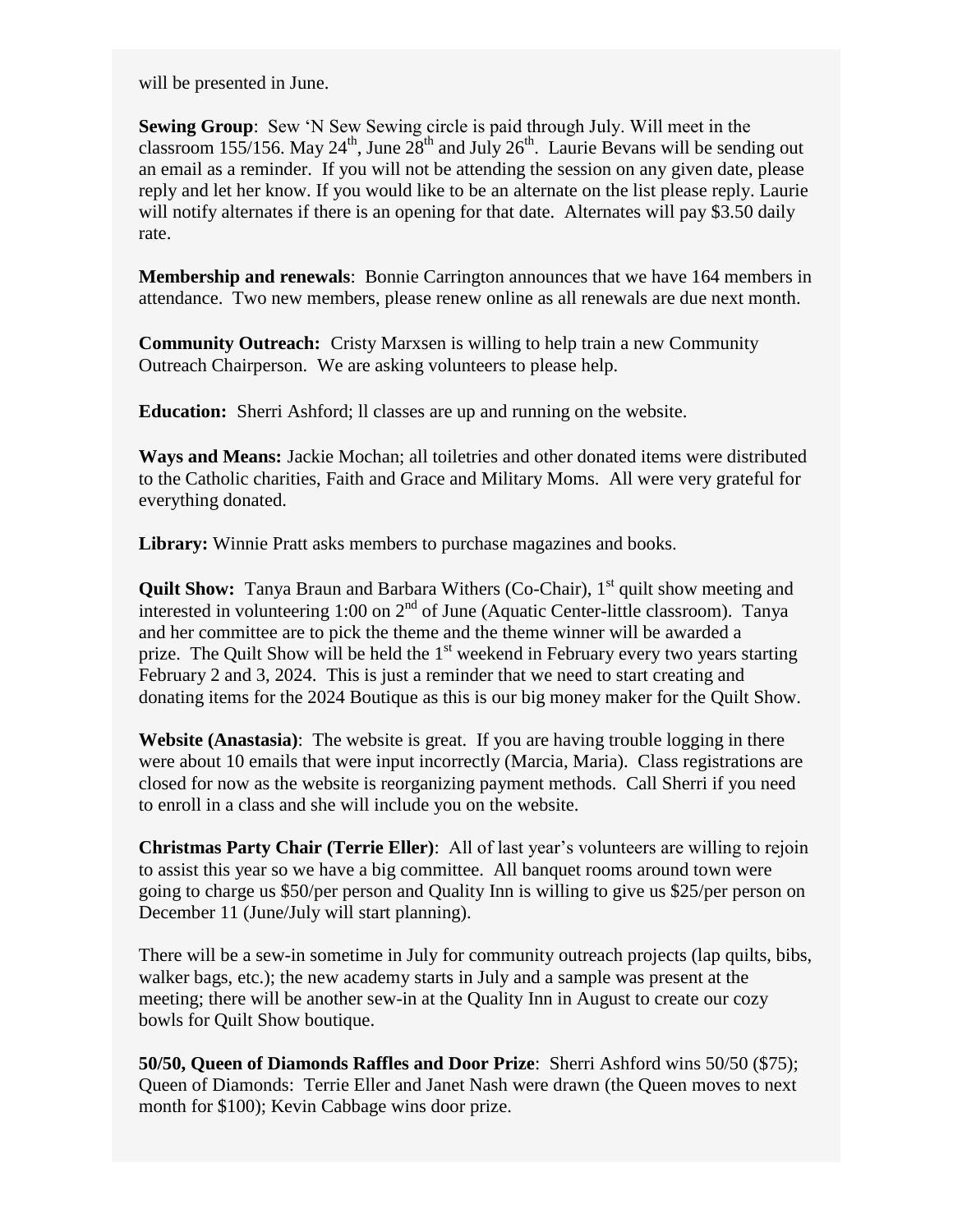**Next meeting is June 9th at the Quality Inn 6 pm.**

Meeting adjourned @ 8:00 p.m.



**\_\_\_\_\_\_\_\_\_\_\_\_\_\_\_\_\_\_\_\_\_\_\_\_\_\_\_\_\_\_\_\_\_\_\_\_\_\_\_\_\_\_\_\_\_\_\_\_\_\_\_\_\_\_\_\_\_\_\_\_\_\_\_\_\_\_\_\_\_\_\_\_\_\_\_\_\_\_**

**Janeice Steele has created a group within Facebook. It is called "Havasu Stitchers Members Only". Janeice has some interesting topics for most days of the week so we can share our projects of all shapes and sizes. You need to have an up-to-date membership plus have a Facebook account to join the group. If you have questions, Janeice is available at the meetings to assist anyone who needs help joining our group or has any questions.**



**\_\_\_\_\_\_\_\_\_\_\_\_\_\_\_\_\_\_\_\_\_\_\_\_\_\_\_\_\_\_\_\_\_\_\_\_\_\_\_\_\_\_\_\_\_\_\_\_\_\_\_\_\_\_\_\_\_\_\_\_\_\_\_\_\_\_\_\_\_\_\_\_\_\_\_\_\_\_**

**Happy Birthday to These Stitchers!**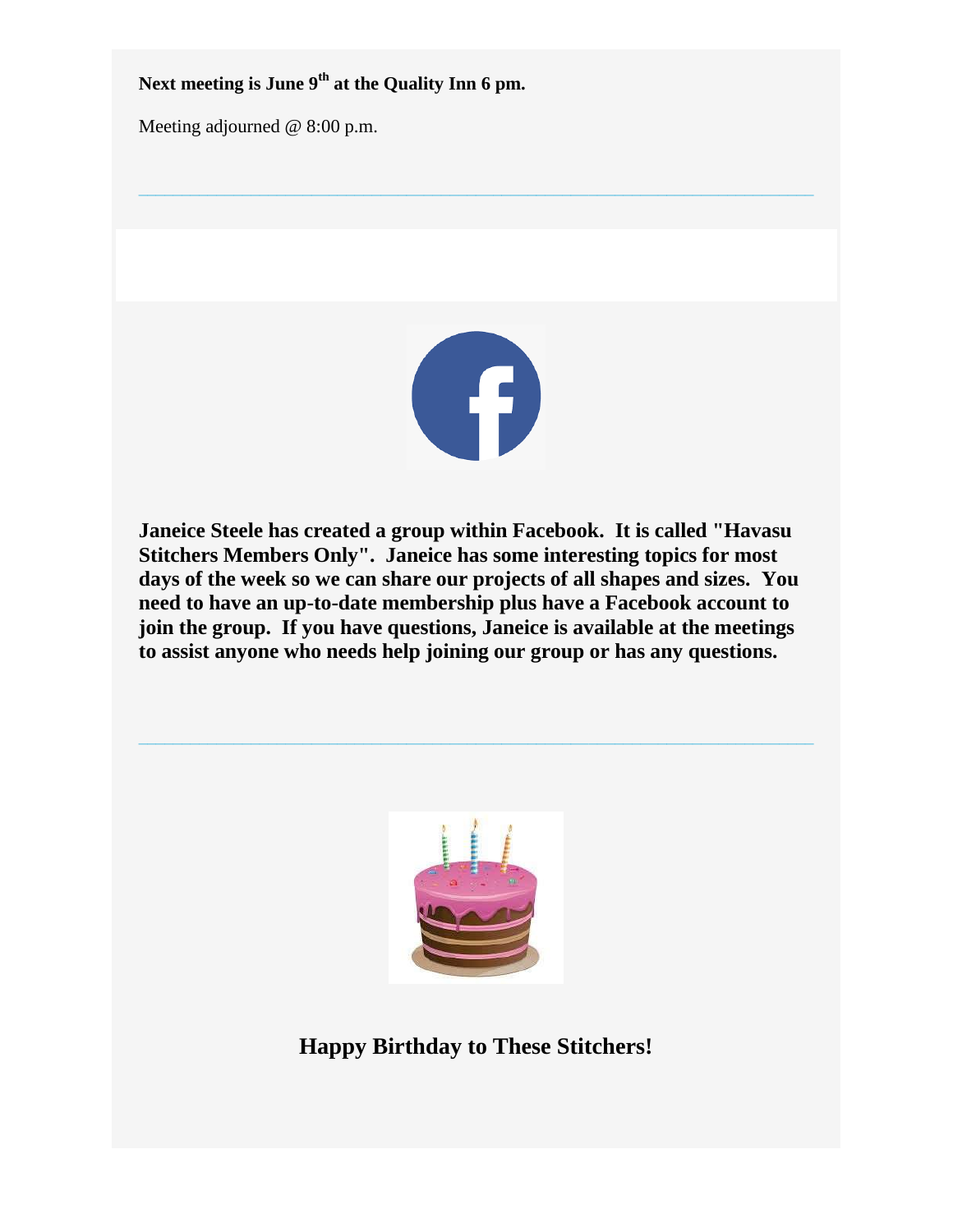| <b>Francie Thomas</b>     | <b>June 1</b>  |
|---------------------------|----------------|
| <b>Michaelene Stevens</b> | <b>June 4</b>  |
| <b>Donna Rhyner</b>       | <b>June 4</b>  |
| <b>Sheri Ahrens</b>       | June 5         |
| <b>Judy Justus</b>        | <b>June 5</b>  |
| <b>Lou Ann Rawls</b>      | June 5         |
| <b>Patty Gillen</b>       | June 6         |
| <b>Bonnie Fryer</b>       | June 7         |
| <b>Lousie Moser</b>       | June 11        |
| <b>Carol Laughlin</b>     | June 16        |
| <b>Barbara Masden</b>     | June 29        |
| <b>June Trubia</b>        | <b>June 30</b> |
|                           |                |

If you want the newsletter to share an event, class or other news, please email Eileen Johnson at [huskie47@aol.com.](mailto:huskie47@aol.com) Please send the item by the **20th of each month**.

**\_\_\_\_\_\_\_\_\_\_\_\_\_\_\_\_\_\_\_\_\_\_\_\_\_\_\_\_\_\_\_\_\_\_\_\_\_\_\_\_\_\_\_\_\_\_\_\_\_\_\_\_\_\_\_\_\_\_\_\_\_\_\_\_\_\_\_\_\_\_\_\_\_\_\_\_\_\_**



**Thanks to our member venders**

**\_\_\_\_\_\_\_\_\_\_\_\_\_\_\_\_\_\_\_\_\_\_\_\_\_\_\_\_\_\_\_\_\_\_\_\_\_\_\_\_\_\_\_\_\_\_\_\_\_\_\_\_\_\_\_\_\_\_\_\_\_\_\_\_\_\_\_\_\_\_\_\_\_\_\_\_\_\_**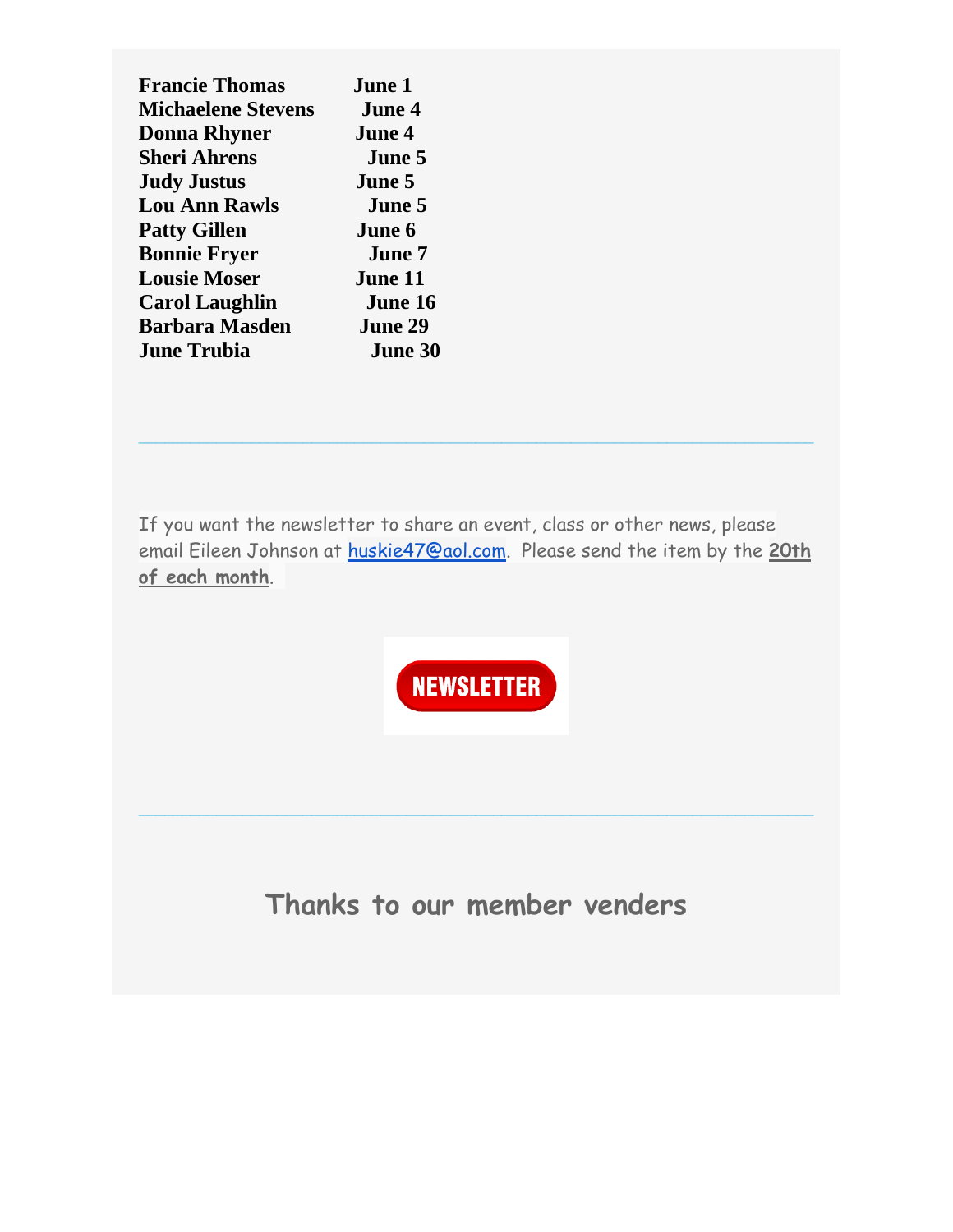

Creations

Ann Creek<br>Quili Dastmeter Annoual U. gamil Comm

928.230-2541 Showite as Group *<u>Instruction</u>* 

1785 Suretage Ave. Lake Haman, Az 86406





**QUILTERS TREASURE** Marbled Fabrics<br>PO Box 820 Rindge NH 03461-0820 www.QuiltersTreasure.com  $(603) 532 - 4844$ Joel & Bobbie Bergquist Joe@QuiltersTreasure.com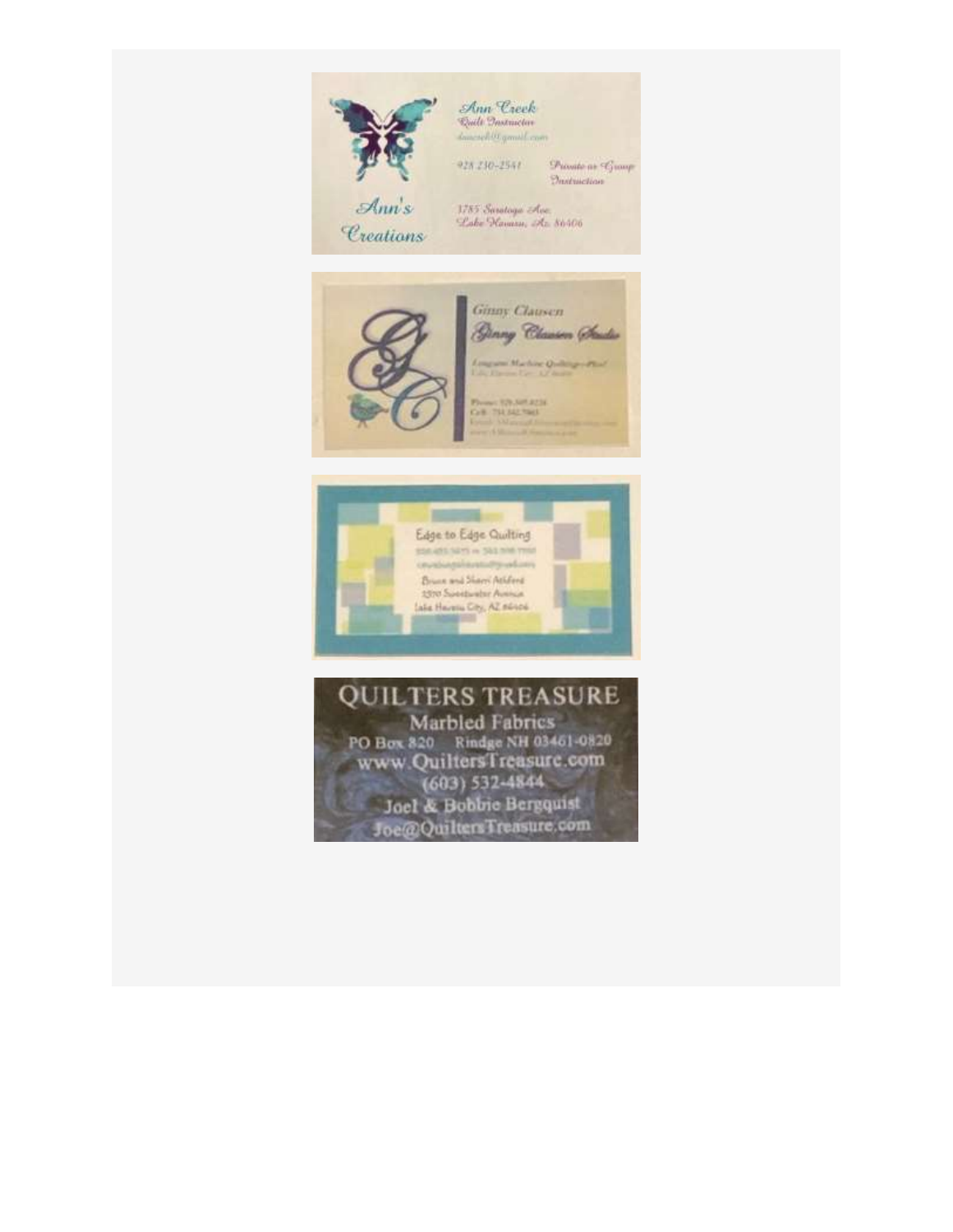

Stitch-U-Ation "Call us for your Stitch-U-Ations!"

Lewis Stephan Certified Sewing Machine Technician

 $(928) 486 - 3525$ StephLHC@yahoo.com

Cleaning . Repairs